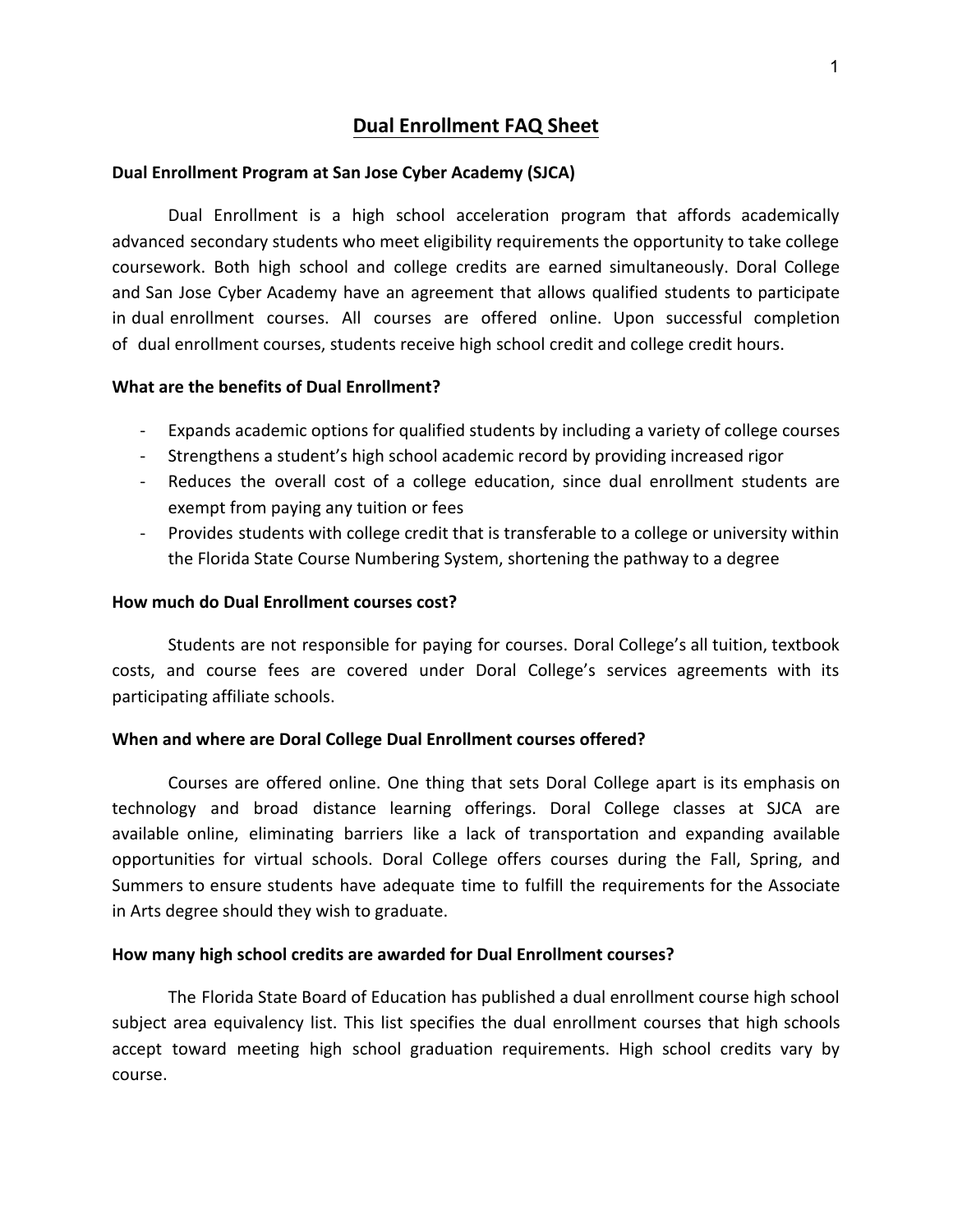### **Will credits earned through Dual Enrollment transfer to other colleges and universities?**

Dual enrollment credits earned at Doral College during Summer 2018 and thereafter have been approved through the Florida State Course Numbering System (SCNS), which facilitates transferability between member institutions including all public colleges and universities, and private schools that have chosen to participate. However, if students do not, upon high school graduation, attend the same college or university where they earned the dual enrollment credit, the application of transfer credit to general education, prerequisite and degree programs may vary at the receiving institution if the course is not offered by the receiving institution. Students who plan to transfer out of state, or to a Florida institution that does not participate in SCNS should contact the institution of interest to confirm whether or not credits from Doral College will be accepted.

### **How do I qualify?**

To be eligible for dual enrollment at Doral College, students in grades 6-12 must:

- 1. Attend a school with which the College holds a services agreement
- 2. Hold an unweighted high school grade point average (GPA) of 3.0 or above\*
- 3. Be recommended for the program by his or her high school principal/counselor
- 4. Provide evidence of college readiness in all areas\*

\*Students who do not meet all requirements may be eligible to enroll in courses through the College's SLS ONLY or Non-Degree Seeking Restricted Enrollment statuses. For students in grades 6-8, only grades in high school courses will be considered.

#### **What are the cut scores needed for the college readiness tests?**

As noted above, to qualify for admission to the College, students must provide evidence of college readiness in all areas. The following chart indicates all eligible tests which may be used to qualify and the scores required for each.

| <b>Test</b>                                         | Reading/Verbal | English/Writing     | <b>Math</b> |
|-----------------------------------------------------|----------------|---------------------|-------------|
| <b>PSAT</b>                                         | $430+$         | Included in reading | $480+$      |
| SAT                                                 | $24+$          | $25+$               | $24+$       |
| <b>ACT</b>                                          | $19+$          | $17+$               | $19+$       |
| <b>PERT</b>                                         | $106+$         | $103+$              | $114+$      |
| <b>ACCUPLACER CLASSIC</b><br>(prior to Summer 2020) | $83+$          | $83+$               | $72+$       |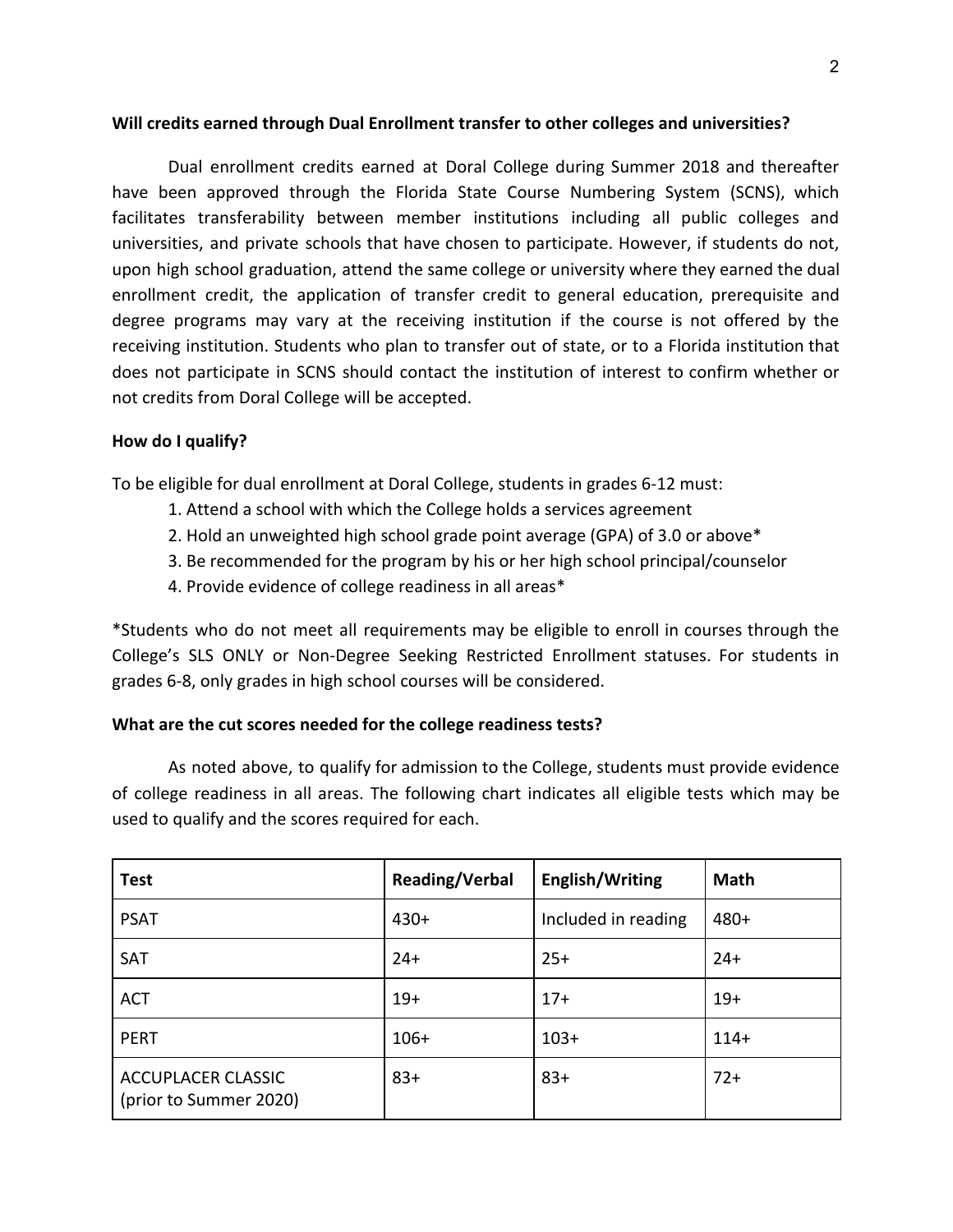| <b>ACCUPLACER Next Gen</b><br>(Summer 2020 and thereon) | $242+$ | $242+$              | $245+$ |
|---------------------------------------------------------|--------|---------------------|--------|
| Mathematics FSA or EOC*                                 | N/A    | N/A                 | 4+     |
| ELA Reading FSA*                                        | 4+     | Included in reading | N/A    |

\*Alternative criteria established in light of Covid-19.

Should a student have taken more than one of the eligible tests listed, the College will consider all scores when making the student's admissions decision. For example, if a student submits qualifying scores from the PSAT for Reading and Writing and a qualifying score from the PERT for Mathematics, the student would be admitted to the College, assuming all other requirements have been met.

### **What is Early Admissions?**

Early Admissions is a form of dual enrollment that allows especially committed students to enroll in college coursework on a full-time basis during their senior year. In addition to the general admissions requirements, Early Admissions students must meet the following:

- 1. Attend a high school that currently participates in Early Admissions through Doral College
- 2. Have completed prior dual enrollment coursework, preferably including online courses
- 3. Be recommended for the program by the school principal/counselor.

Early Admissions students are required to enroll in 12-15 credits each term.

## **What if I don't meet the General Admissions Requirements?**

Students who do not meet the College's GPA and/or test score requirements may still be able to enroll through one of the restricted program statuses outlined below.

## **NON-DEGREE SEEKING RESTRICTED ENROLLMENT**

Applicants who can provide evidence of college readiness in reading and writing, but not mathematics, who otherwise meet the General Admissions Requirements, will be accepted, but will not be permitted to enroll in mathematics or sciences courses.

### **SLS ONLY**

The College has recently adopted guidelines which allow students who do not qualify for regular admission to enroll in SLS 1101: College Success. This course is designed to provide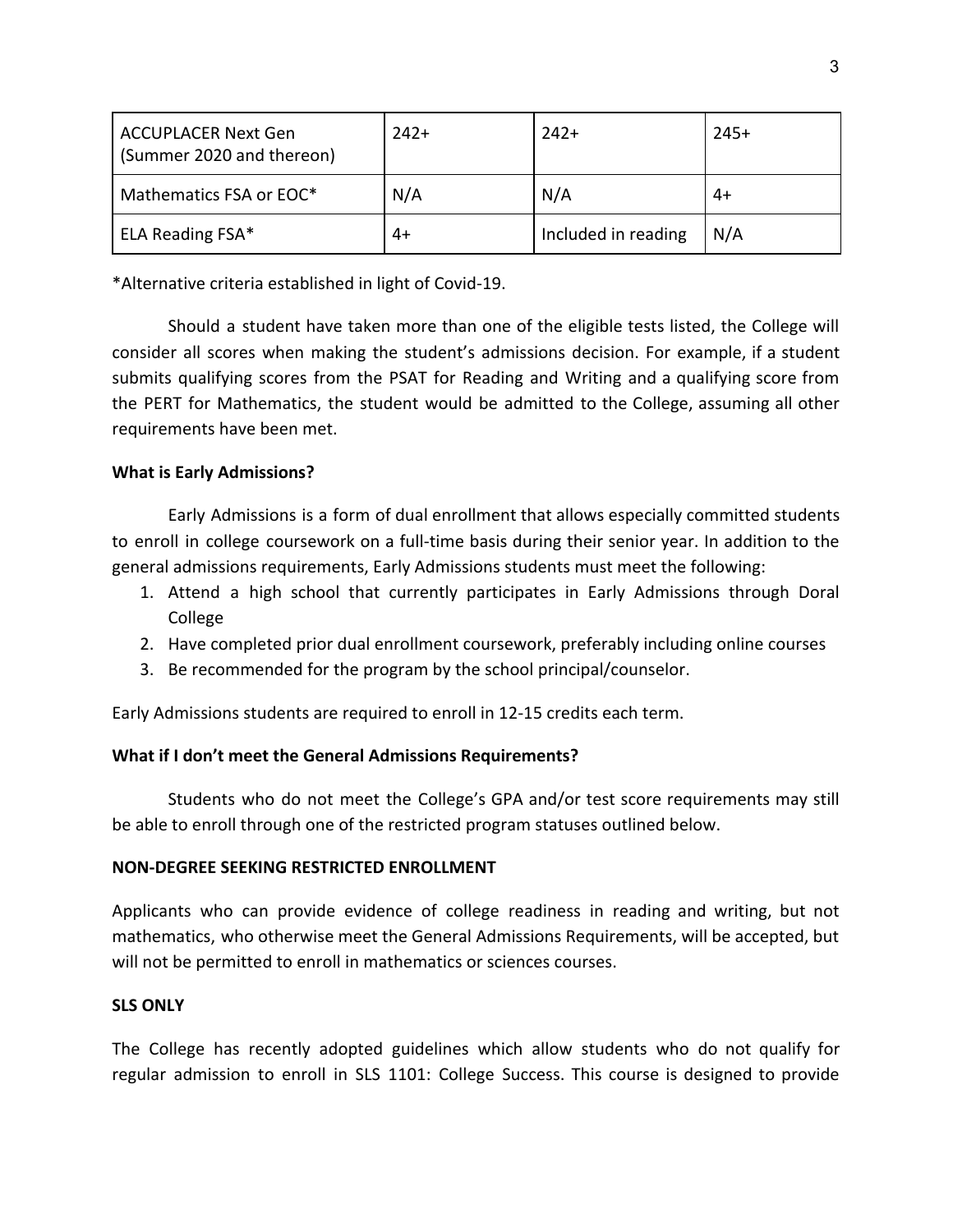students with the skills to succeed both in and out of the classroom, laying the foundation for college-level study. Students who wish to utilize this option must:

- 1. Hold an unweighted GPA of 2.5 or above for grades 9-12 or 3.0 or above for grades 6-8\*
- 2. Should have attempted at least one of the college readiness tests accepted by the College for admission (passing scores not required).

\*Accelerated middle school students (grades 6-8) will be considered for this status if they have completed a minimum of one semester of high school coursework with the equivalent of a 3.0 GPA or above, and the recommendation of the school principal/counselor.

Students admitted to the College under the SLS ONLY option will not be permitted to enroll in any other courses unless/until they meet the general admissions requirements.

### **Do I have to take the PERT?**

Doral College accepts the PERT as an approved college readiness test. However, students may also provide college readiness scores from the PSAT, SAT, ACT, or ACCUPLACER, to be considered for admission. Doral College administers the Next Generation ACCUPLACER exam to interested students who do not otherwise hold qualifying scores. Students should expect to take the following sections of the Next Generation ACCUPLACER exam:

- Quantitative Reasoning, Algebra and Statistics (QAS)
- Reading
- Writing

For more information regarding ACCUPLACER testing, or to schedule a testing appointment, please contact the help desk at studentaffairs@doral.edu.

### **What must I do to remain eligible?**

Students are expected to maintain a minimum 3.0 high school grade point average (GPA) and a minimum 2.0 GPA within College coursework. The first time a student falls below a cumulative 2.00 GPA in College coursework, he/she will be placed on Academic Probation (AP). If the cumulative GPA is not raised to 2.00 or higher at the end of the next term of enrollment, the student will be Academically Withdrawn (AWD) and unable to re-enroll.

### **Do I need to complete a new student orientation?**

Yes. Students are introduced to the College's various resources (Schoology, Smarthinking and the library) through an online Student Resources page that is easily accessible from the main website. This newly designed Student Resources page includes a new student tutorial, and gives students support in using the systems they will need to navigate to be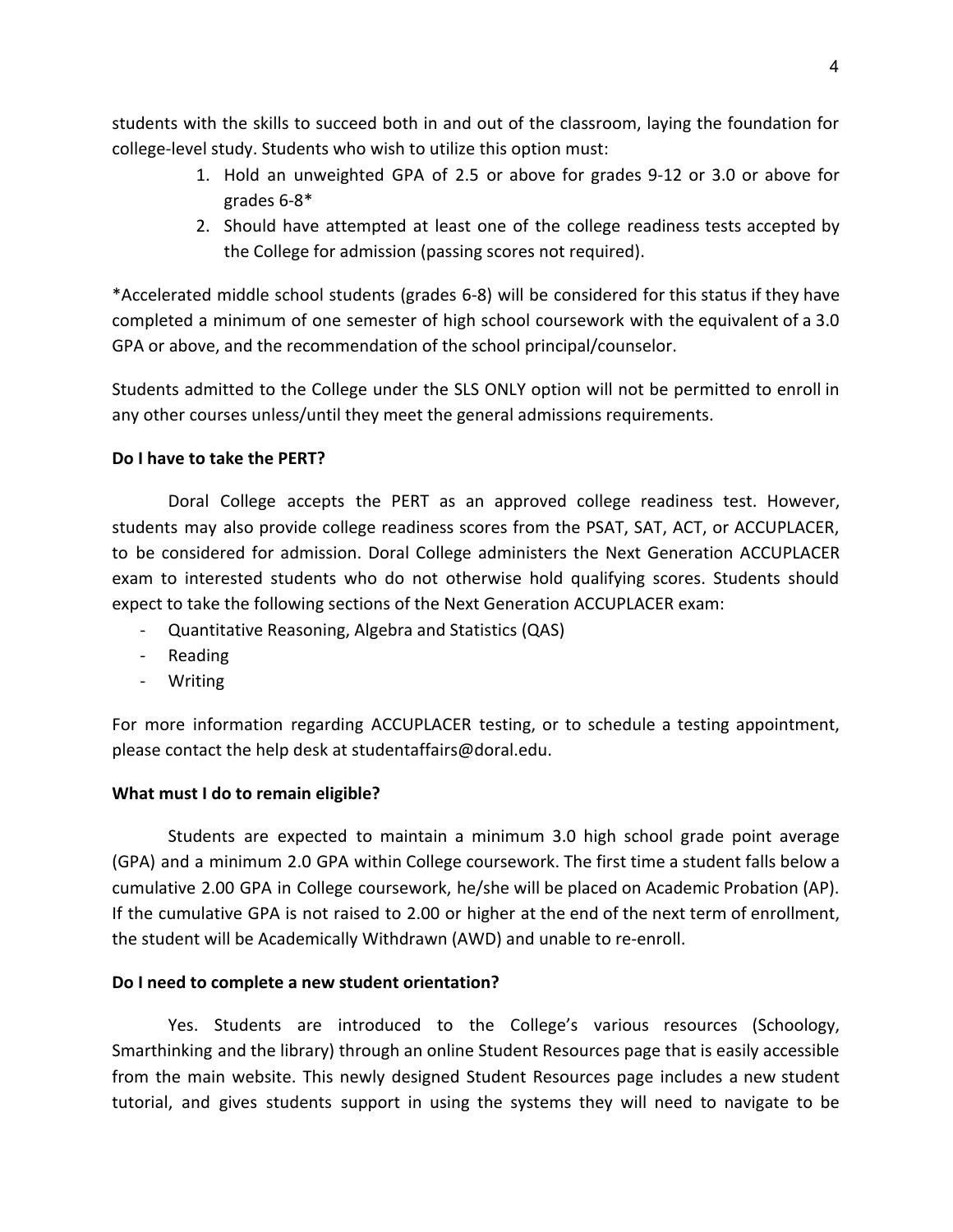successful at Doral College. This page also provides guidance on other aspects of enrolling at DC, like how to communicate in an online environment, access the College Catalog & Student Handbook, and avoid pitfalls like plagiarism.

#### **How many credits can I take per term?**

Doral College understands that each student is different and that the affiliate schools know their students best. For this reason, the College gives advisors discretion over registration limits up to 11 credits. Students who wish to enroll in 12-15 credits will be considered full-time and part of the College's Early Admissions Program. In all cases, special consideration should be given to a student's other academic commitments so as to not overload the student. Students should ask their advisor what registration limits apply at their school. Enrollment maximums should be determined on a case-by-case basis, depending on each student's academic plans, time constraints, and other commitments or concerns. A student's school and onsite advisor have final approval on course selections, subject to College program requirements and prerequisites. In the case of students who are on Academic Probation or have recently earned unsatisfactory grades, students are cautioned against enrolling in multiple courses. These students should focus on returning to good standing.

#### **What is the process to drop or withdraw from a course?**

During the high school academic year (fall and spring terms), students must contact their onsite Advisor to request a drop or withdraw from a course with a W grade. During the summer term, students may contact the College directly by emailing studentaffairs@doral.edu. Please see the current calendar for deadlines.

#### **What are the policies regarding grade forgiveness and re-taking courses?**

Doral College's forgiveness policy permits students to repeat a course in which they have received a grade less than a C, and then have the repeated grade computed in his/her GPA in place of the original grade, providing the repeated grade is higher than the first grade. To obtain forgiveness, a student must first re-enroll in the failed course, obtain a satisfactory grade, and then request forgiveness from the Student Affairs department.

#### **Do Dual Enrollment students receive accommodations for disabilities?**

Absolutely. In accordance with state and federal laws, the College provides accommodations for students with disabilities to ensure equal access to its programs and services. Students requesting accommodations should submit appropriate documentation (IEP/504 plan/psychological evaluation) to the Student Affairs department for review. If accommodations are determined to be necessary, the student will receive an Accommodations